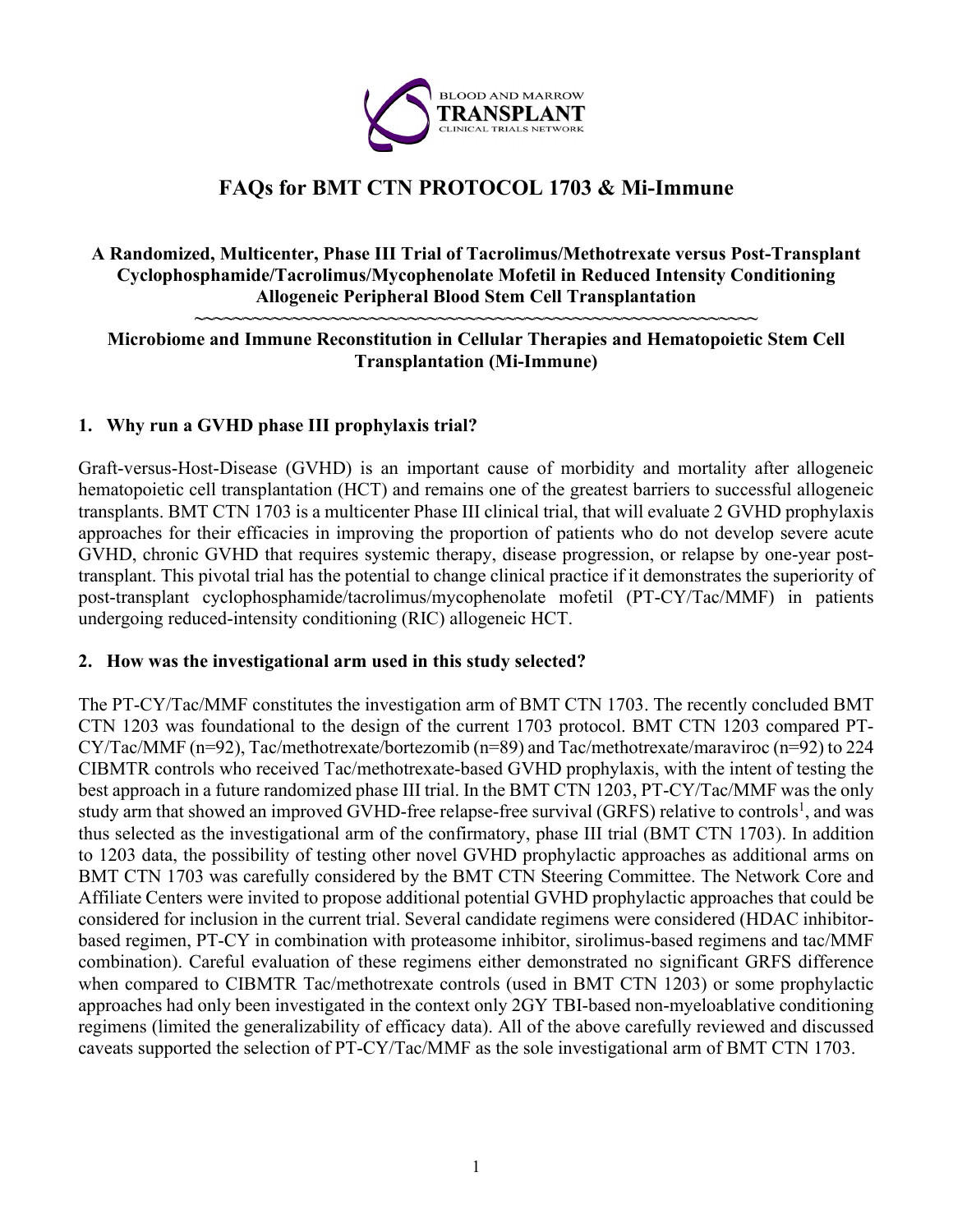# **3. Why select a composite primary endpoint?**

Historically, trials that tested new GVHD prophylaxis strategies evaluated primarily the rate of acute GVHD or acute GVHD-free survival. Unfortunately, while a novel GVHD prophylactic approach could be effective in preventing the development of GVHD, owing to profound immunosuppression it can also be associated with higher relapse and/or non-relapse mortality risk (e.g. due to infectious complications). In parallel to the assessment of promising GVHD prophylaxis approaches described above the BMT CTN GVHD committee previously discussed novel end points to determine success that not only included GVHD but also accounted for disease relapse and survival. The composite endpoint GRFS was selected and previously tested as the primary endpoint in BMT CTN 1203 protocol. On applying this composite endpoint to CIBMTR patientsin the benchmark analysis, the baseline rate was only 23% for recipients of RIC regimens. Thus, with current transplant practice, only a fifth of the patients alive by the end of the first year from transplant are free from GVHD and relapse complications. Improvement of this outcome would advance the field of transplantation.

# **4. Why restrict the study population to recipients of mobilized peripheral blood stem cell (PBSC) grafts?**

PBSC grafts comprise the vast majority of RIC transplantations in the US today<sup>2</sup>. There are randomized data in myeloablative transplantation indicating lower GVHD rates and similar survival with bone marrow versus PBSC grafts<sup>3</sup>. However, RIC transplantation (critically dependent on immunologic graft-versustumor effects), does not have such data, and may indeed benefit from the higher dose of donor T cells included with mobilized PBSC grafts. To reduce heterogeneity of graft sources impacting our study endpoint, consistent with the prior BMT CTN 1203 study, we have restricted the study to PBSC grafts. Moreover, since only about 5% of RIC in the U.S. use bone marrow as a graft source, exclusion of these cases is unlikely to impact the feasibility of BMT CTN 1703.

# **5. Why exclude children?**

The inclusion of pediatric cases was considered carefully by both the BMT CTN 1703 protocol team and the BMT CTN Steering Committee. The general consensus, after taking into account input from representatives of pediatric transplant centers was not to include pediatric cases because of two main reasons: (1) The use of PBSC as a graft source (an eligibility criterion on BMT CTN 1703) is uncommonly used in pediatric centers and was considered an accrual barrier. (2) The use of RIC regimens in children with good performance status and limited comorbidities for the indications listed in this protocol is uncommon. Hence it was decided to limit this study to adult accrual.

# **6. How is the heterogeneity of different diseases being addressed in this trial?**

The trial was designed to include a wide range of hematologic malignancies that are currently the most common indications for allogeneic RIC transplants. A central goal was to assure rapid accrual and applicability of the results to a broad patient population. However, inclusion of different hematological malignances with varying remission statuses (associated with different relapse and/or mortality risk) can impact the primary endpoint GRFS, if two study arms are imbalanced. In order to minimize the differential impact of disease, randomization will be stratified by disease risk using Disease Risk Index (DRI)<sup>4</sup>. The DRI is a validated tool to categorize groups of patients undergoing allogeneic HCT for hematologic malignancy by disease risk. Stratifying randomization according to DRI will ensure that the two arms of BMT CTN 1703 are balanced in terms of disease relapse and mortality risk.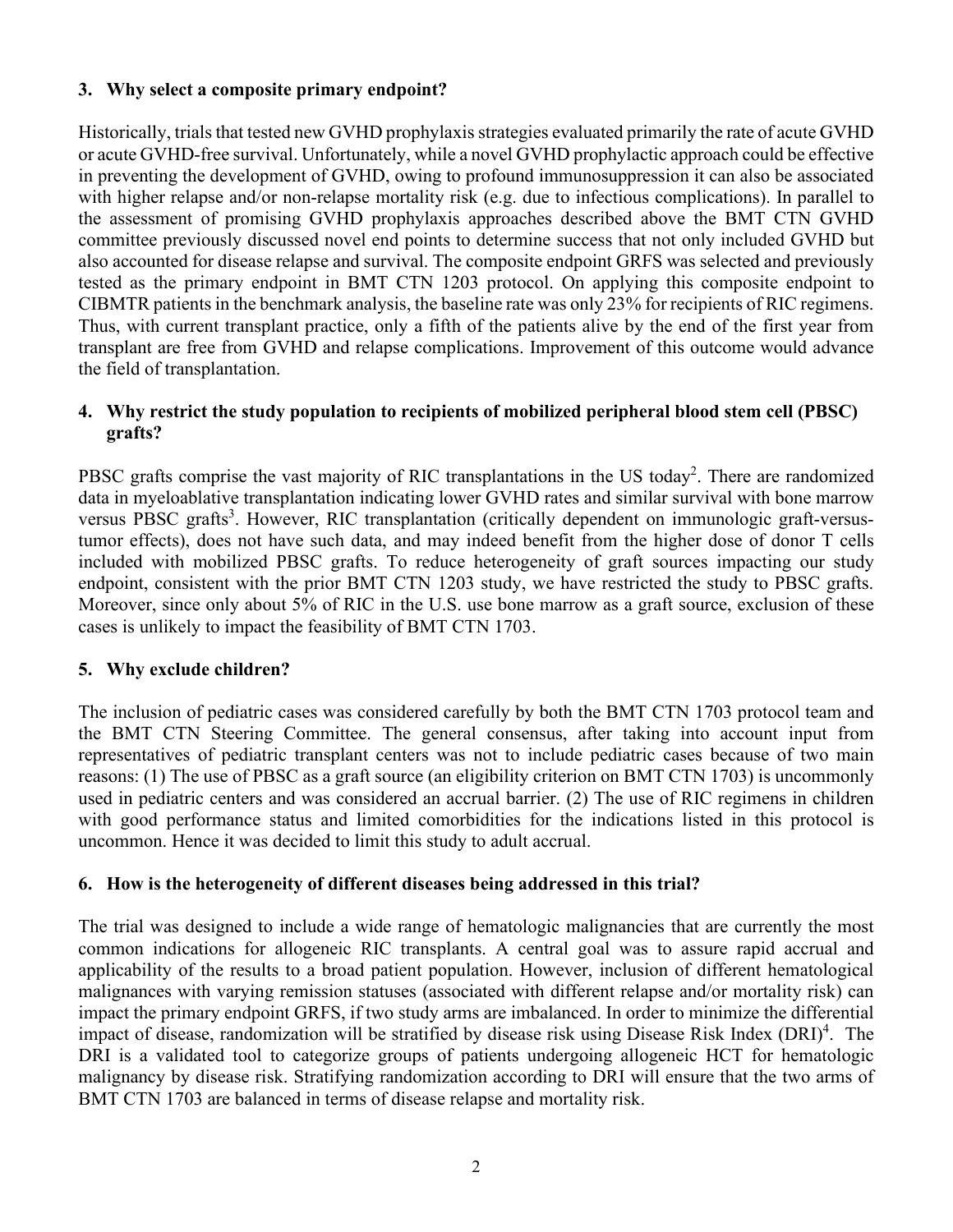# **7. How were the reduced intensity/nonmyeloablative regimens selected?**

In the prior BMT CTN 1203 protocol (that is foundational to the design of current BMT CTN 1703 study), the selected specific regimens represented the most common conditioning regimens that were reported to CIBMTR and met the Consensus criteria for reduced intensity (n=1913). All of these regimens have been previously studied and their outcomes have been reported in the literature<sup>5-8</sup>. They have garnered widespread acceptance in the transplant community such that they are considered "standard of care". The use of ATG and alemtuzumab is not permitted, owing to known effects of these agents on GVHD and relapse rates in the RIC setting.

# **8. Is this trial feasible?**

Each year, approximately 2,000 patients (~980 patients in BMT CTN Core Centers and ~1000 in BMT CTN Affiliate Centers) undergo hematopoietic cell transplantation with RIC regimens for the diseases listed in this protocol, according to CIBMTR data. Among the 2,000 potential cases approximately 1,200 every year would be eligible for BMT CTN 1703 in the U.S. (after restricting to eligible histologies, donor type, graft source, patient performance status and after excluding patients receiving in vivo T-cell depletion with antilymphocyte globulin or alemtuzumab). Competing trials with overlapping eligibility criteria may affect enrollment in some transplant centers but the liberal eligibility criteria and the growing number of RIC transplants will likely enhance overall enrollment. BMT CTN 1203 completed accrual 6 months ahead of projection.

# **9. Are there any plans in place to stop enrollment if one arm of the protocol looks superior compared to the other arm?**

Yes, the study will consist of one interim analysis for efficacy after the required total number of events is reached in all evaluable patients for the primary endpoint to be reviewed by the NHLBI-appointed Data and Safety Monitoring Board (DSMB). An interim analysis for efficacy will be conducted when 60% of the data are collected. If the study is stopped for efficacy then all subsequent patients will be enrolled on the superior treatment arm where the study will proceed until the targeted sample size for Mi-Immune is reached.

# **10. Is there a need for a multi-center network to meet the objectives?**

Yes. Although GVHD is a common post-transplant complication, no single center treats sufficient numbers of patients to complete this study in a reasonable timeframe.

# **11. What are the proposed plans for data acquisition, transfer, management and analysis?**

A web-based data entry platform will be used for all BMT CTN supplemental forms. Data are transmitted via an encrypted link between the web server and browser using secure socket layer (SSL) technology. SSL is the standard used by banks in their electronic transactions. This platform includes online missing forms reports as well as other reports as deemed useful by the transplant centers. A User's Guide and Data Management Handbook will be developed for reference.

Missing forms reports are updated daily. Queries will be developed to check for missing and inconsistent data. Queries will be distributed to the centers at least monthly.

Analysis files will be prepared prior to each Data and Safety Monitoring Board (DSMB) meeting. Most analyses will be conducted using SAS and following the statistical analysis plans outlined in the protocol.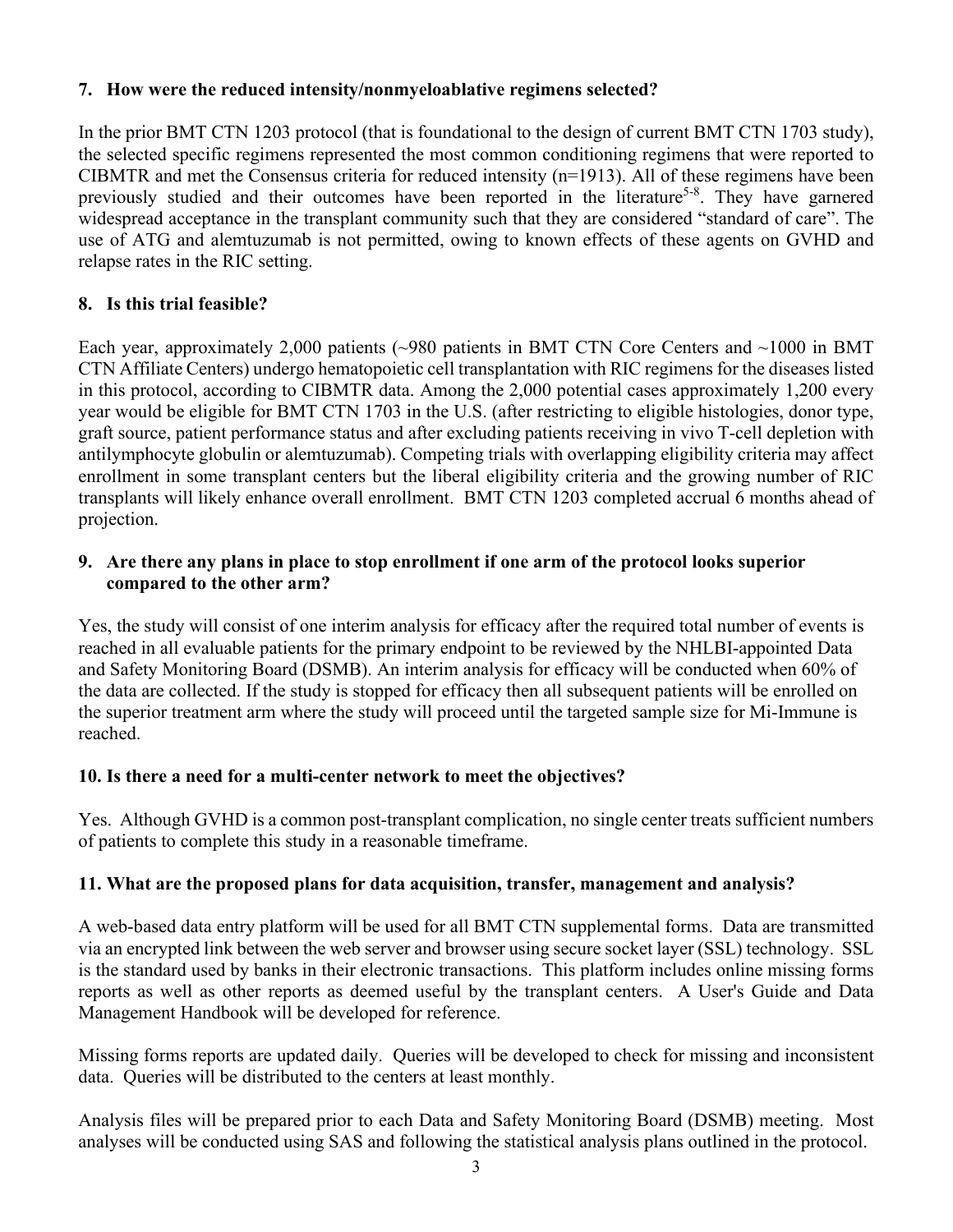# **12. Are there any specific study training plans necessary to accomplish the research goals (e.g. workshops, study certification)?**

Site coordinators will need to participate in a clinical site initiation call with the protocol coordinator. No other certifications or workshops will be required for this study.

# **13. Accrual Estimates:** *please see separate document*

# **14. What is "Microbiome and Immune Reconstitution in Cellular Therapies and Hematopoietic Stem Cell Transplantation (Mi-Immune)"?**

Mi-Immune represents an ancillary study that will be offered to a subset of the 1703 cohort, where **additional** key precision medicine and systems biology questions will be explored.

#### **15. What are the objectives of this ancillary study?**

The objectives are to determine the association between gut microbiome diversity (at baseline and at the time of hematopoietic recovery) and 1-year cumulative incidences of non-relapse mortality, acute and chronic GVHD, and overall survival (OS). Furthermore, the impact of the two GVHD prophylaxis regimens (tac/mtx vs. PT-CY/tac/mmf) on microbiome diversity and T-cell receptor diversity at specified time points will be determined. Additionally, the impact of volume of antimicrobial exposure on cumulative incidence of acute and chronic GVHD, as well as OS will be determined. Finally, the impact of urine metabolites at the time of hematopoietic recovery on cumulative incidence of acute GVHD will be determined.

# **16. What are the eligibility criteria?**

Mi-Immune will only enroll patients who are enrolled on 1703, and therefore, the same inclusion/exclusion criteria defined in 1703 will be followed.

#### **17. How will patients enrolled onto 1703 be co-enrolled to Mi-Immune?**

The informed consent form for 1703 will allow the patient to opt-in or opt-out to Mi-Immune. Once the target sample size for Mi-Immune has been reached, additional patients will only be enrolled to 1703 and Mi-Immune will be closed for accrual.

#### **18. How many patients from 1703 will be co-enrolled to Mi-Immune?**

Seventy percent of the subjects enrolled to 1703 will be co-enrolled to Mi-Immune for a total sample size of 300. The targeted sample size of 300 evaluable patients would have at least 85% power to detect a 20% difference in 1-year non-relapse mortality between any two microbiome diversity groups.

# **19. What is the estimated accrual time?**

3 years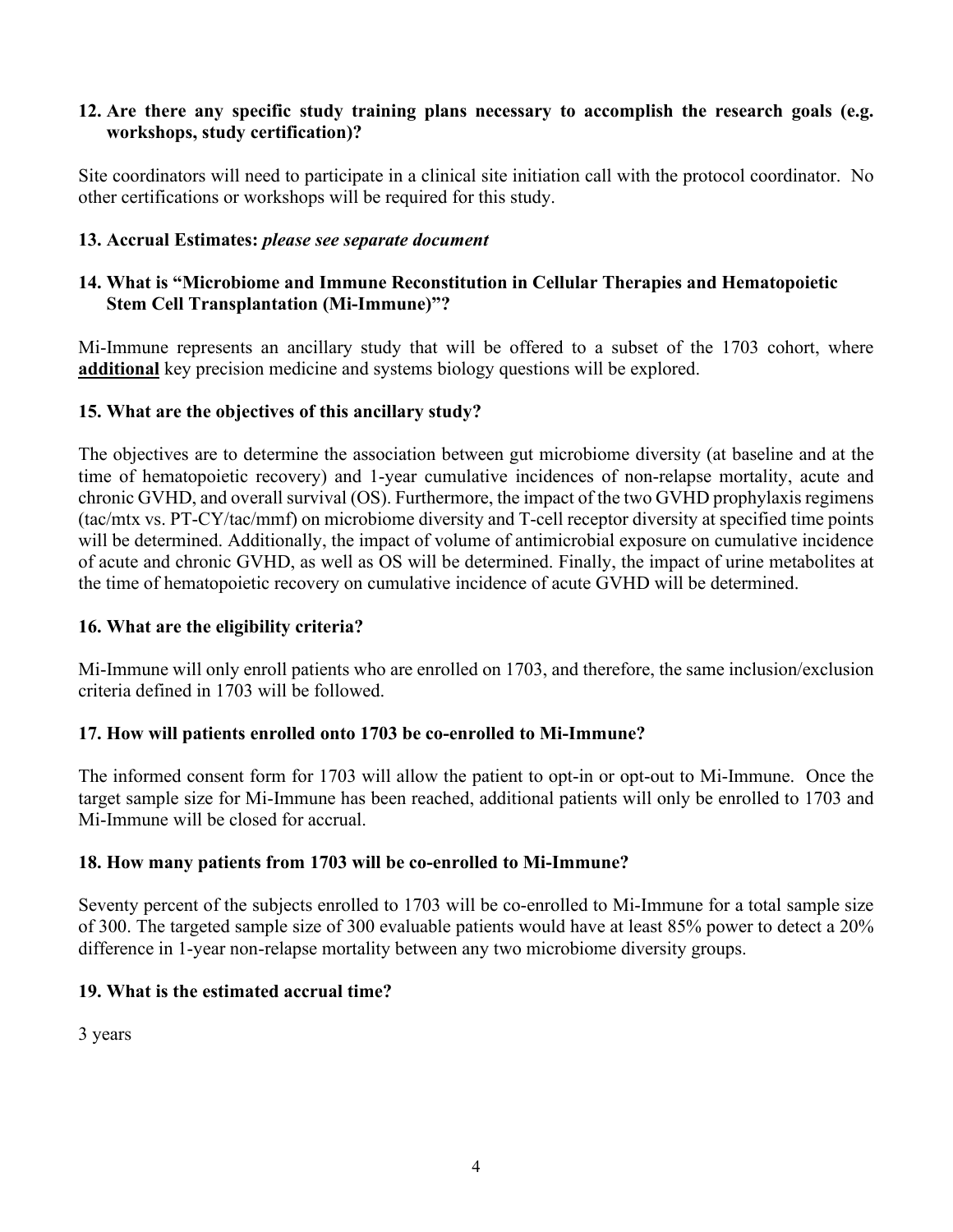# **20. Will patients enrolled onto Mi-Immune have a different follow-up schedule compared to 1703 patients not enrolled onto Mi-Immune?**

The follow-up schedule is the same for both studies. If the patient elected to opt-in to Mi-Immune, there will be one additional sample collection at 24 months.

# **21. What samples/clinical data will be collected from subjects enrolled to Mi-Immune?**

Please refer to Table 4.2.5 in Appendix J for details. Essentially, peripheral blood, stool and urine samples will be collected from subjects and their related donors. For related and unrelated donors, the product WBC will be collected from the product bag for WBC cell recovery and cryopreservation. Additionally, Mi-Immune will collect detailed infection data and antimicrobial use as this data is critical to understanding alterations in the microbiome. Infections, a frequent and serious complication of transplant, require certain detailed information to understand the impact on transplant outcomes and the microbiome. We will collect data on specific infection forms every 2 weeks through day 100 (per Table 4.2.5). Thereafter, a short form is used for current infection-related data at the time the form is due.

# **22. Why are related donors being asked to participate in the Mi-Immune research studies?**

Having the opportunity to also analyze research samples from related donors will add value to understanding the potential donor-related factors that might influence patient transplant outcomes. We are therefore providing, in the context of 1703, an opportunity for related donors to provide pre-collection research samples for Mi-Immune and future BMT-related research.

# **23. Are there any specific study training plans necessary to accomplish the research goals of Mi-Immune?**

Detailed instructions for the collection, temporary storage and transport to clinical sites, and final FedEx shipping to the BMT CTN Biorepository for all inpatient and outpatient urine, stool and peripheral blood research samples will be provided in the 1703 Research Sample Information Guide and briefly reviewed in clinical site initiation calls.

# **24. What are the recruitment strategies if applicable, and proposed plans for monitoring study accrual?**

The protocol team for 1703/Mi-Immune will closely monitor the co-enrollment rate and will define thresholds that would signal Mi-Immune might fall short of enrolling 70% of the parent protocol. The protocol team will meet frequently to discuss enrollment and ways to improve enrollment. Action plans will be put into place to address any shortfalls.

#### **25. Since the sample at the time of engraftment will be sufficient to address the primary hypothesis, why are additional samples beyond time of engraftment being collected?**

An important *future* objective of Mi-Immune is to be positioned to explore a number of questions related to transplant outcomes and complications. However, they are *not* currently stated objectives to be addressed in the current study.